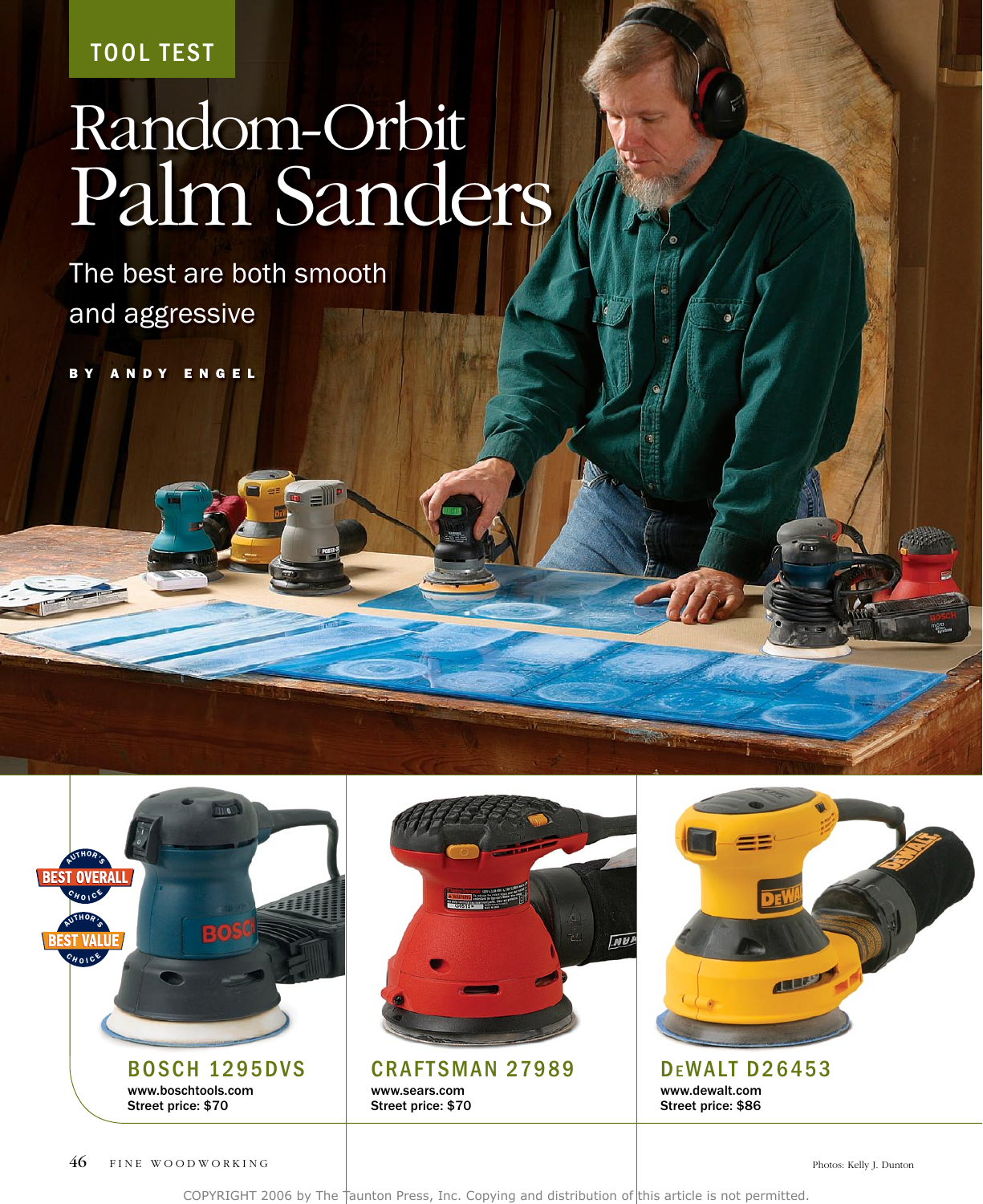**S** anding is as dull as dirt. I don't find even a Zen satisfaction in it, just te-<br>dium followed by finer grits, numb<br>fingers, and dust in what's left of my hair. anding is as dull as dirt. I don't find even a Zen satisfaction in it, just tedium followed by finer grits, numb The best sander for me is the one that most quickly produces a good surface without making my fingers tingly or making me breathe fine dust.

Although woodworkers today hold vibration and dust collection to be crucial, the central question hasn't changed in years: Can a sander produce a good finish?

So that's where I started when I tried out nine 5-in., hook-and-loop base, variablespeed random-orbit sanders—the type most commonly found in woodworking shops. Production shops might use 6-in. sanders, but most hobbyists end up with the lighter, less expensive 5-in. models.

Starting with P100-grit pads and ending with P220-grit, I sanded a sample cherry board with each machine until I was satisfied with the surface. I did no hand-sanding afterward, wanting each sander to show its worst. Nonetheless, once stained (using a pigment stain, which tends to accentuate scratches) and shellacked, the boards were indistinguishable. The difference was that some sanders took longer than others to achieve that result. Also, dust collection and comfort varied widely.

### Uniform scratch pattern is key

Although an evenly distributed scratch pattern may seem like a contradiction in terms for "random"-orbit sanders, it means

that no particular area is abraded more than any other. Random-orbit sanders create a uniform scratch pattern by combining a spinning motion with an orbital motion that generally distributes the scratches as evenly as possible. Although the various scratch patterns didn't show up on the boards once finish was applied, the sanders with the most uniform patterns tended to be the most aggressive.

#### Aggression and dust collection

For each test run, I equipped the sanders with fresh P100-grit Norton 3X abrasive pads, which remove wood more quickly than common aluminum-oxide pads.

To figure out which machines removed the most material, I used a digital timer and a scale that was sensitive to 1 gram (28 of which, more or less, equal an ounce). I tested each sander several times on a chunk of poplar cut from the same plank. I weighed the wood, sanded for five minutes, then weighed the wood again. The difference showed how much wood the sander had removed. While testing aggressiveness, I also measured dust collection. To see how well the sanders' integral dust collectors performed, I weighed each dust collector before and after sanding. The difference between how much wood the sander removed and how much dust it collected was floating in the air.

To measure how well each sander accommodated powered dust extraction, I attached the sanders to a Festool vacuum



## Features to look for

Hook-and-loop is the most common method to attach paper. Changing the paper is fast and easy, and a partially used sanding disk can be reinstalled.

Variable speed is useful on resinous woods. Because pads run cooler when they run slower, low speeds slow the clogging of paper on woods such as pine.





FESTOOL ES125 EQ-PLUS www.festoolusa.com Street price: \$165



**KLINGSPOR 1893 DVS** www.woodworkingshop.com Street price: \$80



**MAKITA B05012K** www.makita.com Street price: \$80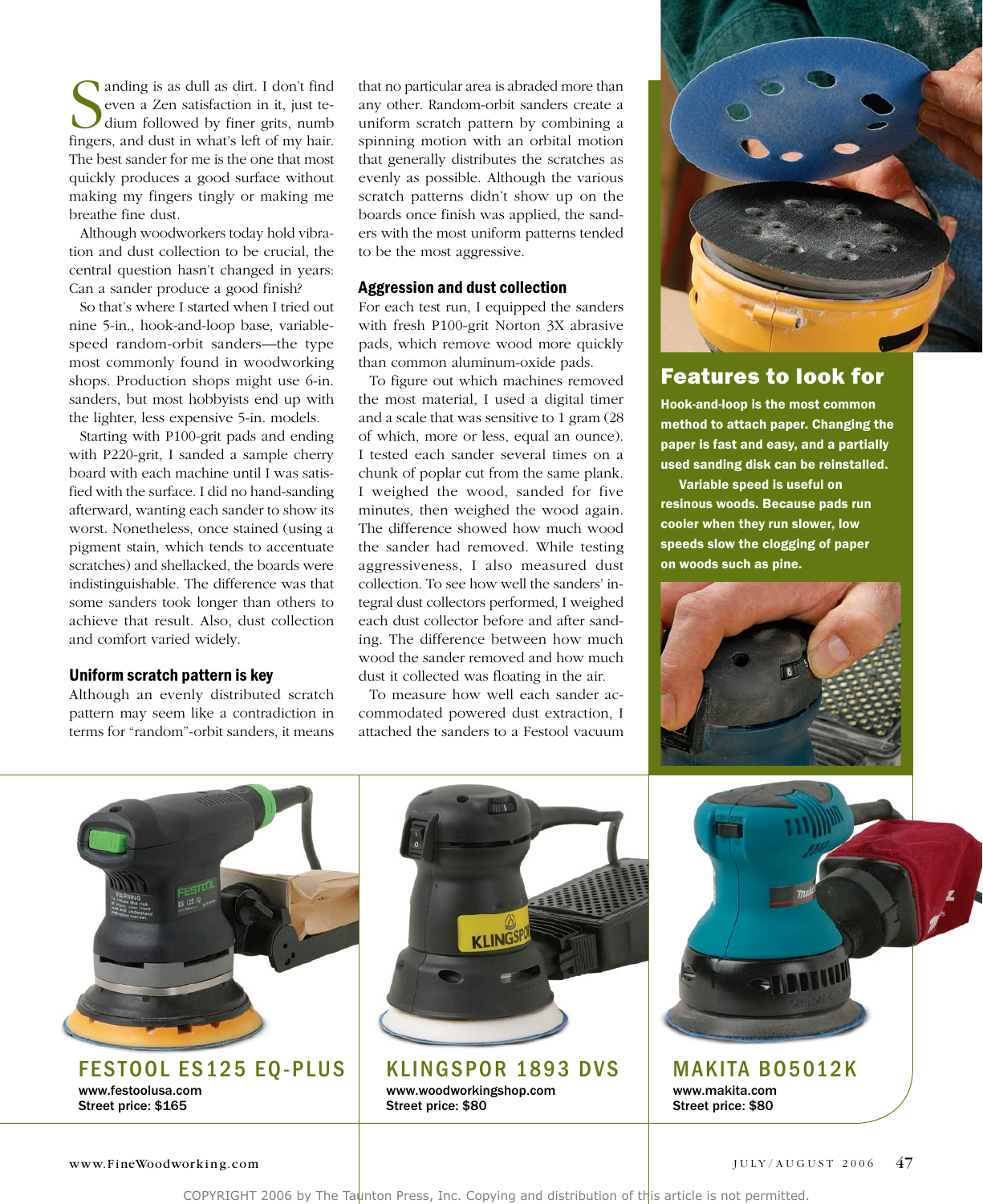

RYOBI RS281VS www.ryobitools.com Street price: \$50

equipped with paper bags. Here, I weighed the wood and a fresh bag before and after sanding for five minutes. One surprise was that many of the sanders removed noticeably more stock when attached to the vacuum. So, if you don't bother to collect dust for the sake of your health, you might consider doing so for the sake of efficiency. The notable exception in this test was the Craftsman. I tested it three times to make sure, and each time this sander removed less stock when attached to the vacuum. Hard to explain.

While buying the sanding pads, I also cleaned out the local hardware store of clear Plexiglass. Again using P100-grit pads, I sanded the plastic. By making one pass at what felt like a uniform speed, I got a pretty clear idea of which machines produced the most uniform scratch patterns. The differences between the best were fairly subtle, but the difference between the best and the worst was striking. The most aggressive sander also had the most even scratch pattern.

But I never make one pass with a sander and call it good, so I cut a bunch of Plexiglass squares and did some timed sanding. After 30 seconds, all the machines had completely etched the Plexiglass. Sanding for just 15 seconds, though, showed some differences. Again, the most aggressive machines in terms of stock removal also had etched the plastic more uniformly.

## Comfort: Smoothness and steering

I expected comfort to be subjective and difficult to rate. I was wrong. The differences were marked, and I have no hesitation in preferring some machines because they vibrated less. Some of the sanders were almost uncontrollable, and keeping them on the board was tiresome. Others steered like a dream, and I hardly knew I was holding a sander. Still others steered OK, but caused the board to spin on the table, twisting the nonskid pad underneath like a crumpled-up bath towel.

All of the sanders can be held comfortably either with your hand on top or around the sander's waist. That's a matter of personal preference. I find that I vary hand position on long sanding jobs, but whether I do it to improve my comfort or to alleviate my boredom is hard to say.

Weight is a factor with most handheld power tools. But unless you're planning to

use a random-orbit sander for a vertical job like sanding existing interior trim, weight is not a big deal here. Most woodworkers only pick up a sander long enough to move it from the shelf to the board that's about to be sanded.

Noise is the final comfort factor, and it varies considerably. The quietest sander produced 82 db.; the loudest 90 db. An 8-db. difference may not sound like a lot, but the decibel scale is logarithmic, not additive. When you add a shop vacuum, which I feel is essential to collect the finest, most dangerous dust, the noise level will be well over 90 db. Anything over 90 db. is hearing-protection territory (conservative sources say 85 db.).

After sanding off more than a pound of wood and spoiling more than 30 sq. ft. of Plexiglass, I have clear favorites. Because they produce outstanding scratch patterns, remove material quickly, perform well with dust extraction, and are relatively comfortable to use, I'd buy either the Bosch or the Klingspor, which actually appear to be the same machine. I made the Bosch my best overall pick, as it had the lower street price.

*Andy Engel, a former senior editor, is a carpenter and freelance writer in Roxbury, Conn.*

| <b>Model</b>                                             | <b>Street</b><br><b>Price</b> |  |
|----------------------------------------------------------|-------------------------------|--|
| <b>EST OVERALL BEST VALUE</b><br><b>BOSCH</b><br>1295DVS | \$70                          |  |
| <b>CRAFTSMAN 27989</b>                                   | \$70                          |  |
| DEWALT D26453                                            | \$86                          |  |
| <b>FESTOOL ES125 EQ-PLUS</b>                             | \$165                         |  |
| <b>KLINGSPOR 1893 DVS</b>                                | \$80                          |  |
| <b>MAKITA BO5012K</b>                                    | \$80                          |  |
| <b>PORTER-CABLE 333VSK</b>                               | \$80                          |  |
| <b>RIDGID R2600</b>                                      | \$80                          |  |
| <b>RYOBI RS281VS</b>                                     | \$50                          |  |